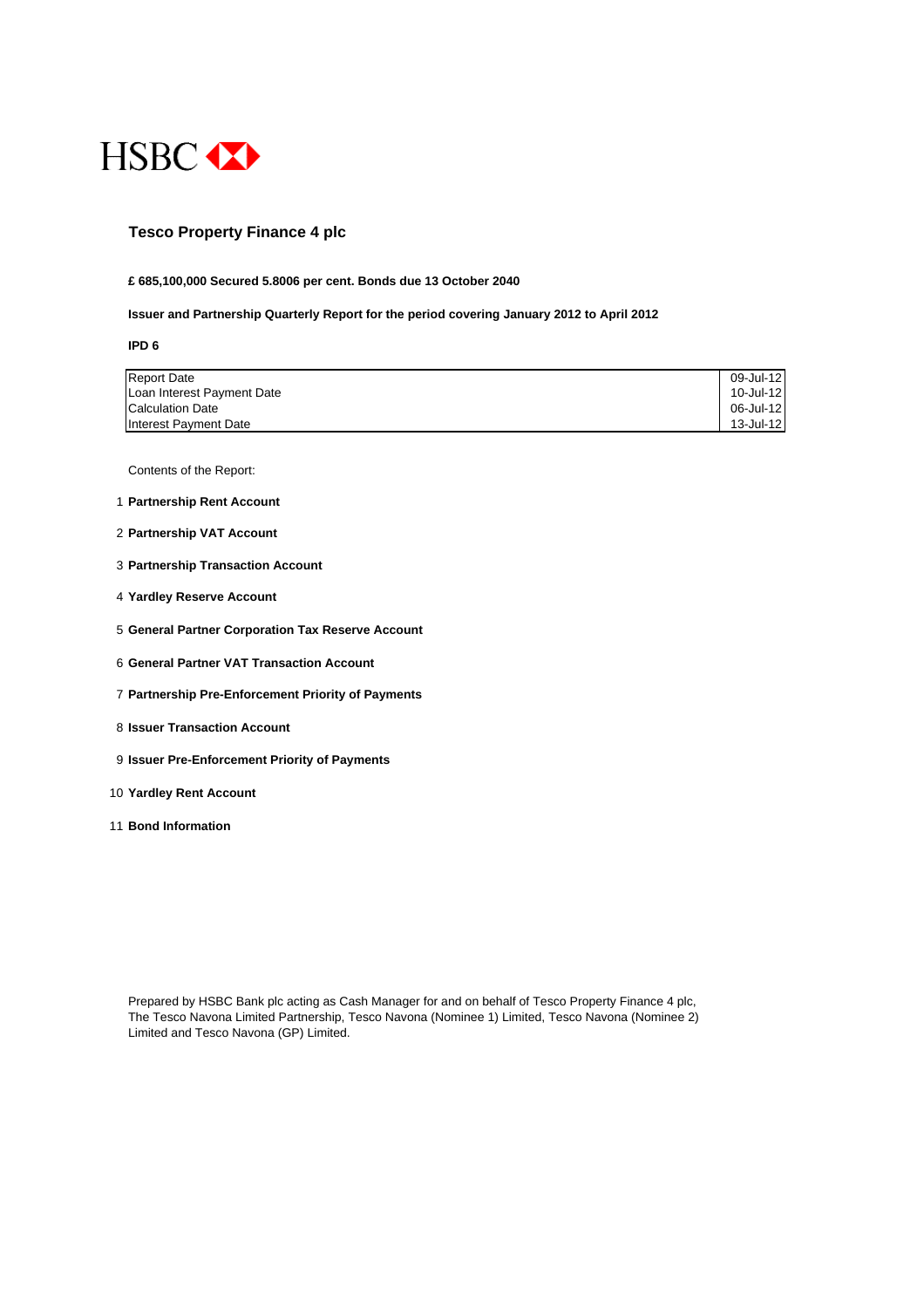# **1. Partnership Rent Account 70728746**

|           | Opening Balance                    | $0.00$ Cr       |       |
|-----------|------------------------------------|-----------------|-------|
| DATE      | <b>ENTRY DETAILS</b>               | AMOUNT (£)      | CR/DR |
| 09-Feb-11 | Initial Deposit on Closing Date    | 5,000.00 Cr     |       |
| 20-Jun-12 | Rent                               | 7,769,858.32 Cr |       |
| 10-Jul-12 | To Partnership Transaction Account | 7,769,858.32 Dr |       |
|           | <b>Closing Balance</b>             | 5,000.00 Cr     |       |

### **2. Partnership VAT Account 70728703**

|             | Opening Balance                                                   | 5,883,790.64 Cr |       |
|-------------|-------------------------------------------------------------------|-----------------|-------|
| <b>DATE</b> | <b>ENTRY DETAILS</b>                                              | AMOUNT (£)      | CR/DR |
| 27-Apr-12   | <b>HMRC Payment</b>                                               | 1,684,531.24 Dr |       |
| 27-Apr-12   | Transfer to Yardley Reserve, due to Refund on Yardley VAT Payment | 4,162,384.40 Dr |       |
| 29-May-12   | <b>VAT Repayment</b>                                              | 33,973.69 Cr    |       |
| 20-Jun-12   | VAT Pre-Payment                                                   | 1,671,736.72 Cr |       |
| 21-Jun-12   | Savills Payment                                                   | 1,876.00 Cr     |       |
| 27-Jun-12   | <b>VAT Payment</b>                                                | 13,419.85 Dr    |       |
| 29-Jun-12   | Savills Payment                                                   | 2,645.00 Cr     |       |
|             | Closing Balance                                                   | 1,733,686.56 Cr |       |

# **3. Partnership Transaction Account 70728711**

|             | <b>Opening Balance</b>                     | 229,587.03 Cr    |       |
|-------------|--------------------------------------------|------------------|-------|
| <b>DATE</b> | <b>ENTRY DETAILS</b>                       | AMOUNT (£)       | CR/DR |
|             |                                            |                  |       |
| 09-Apr-12   | <b>Credit Interest</b>                     | 257.32 Cr        |       |
| 10-Jul-12   | Property Pool Manager Fee (April Reserved) | $0.00$ Cr        |       |
| 10-Jul-12   | <b>Transfer from Rent</b>                  | 7,769,858.32 Cr  |       |
| 10-Jul-12   | <b>Trustee Fee</b>                         | 1,500.00 Dr      |       |
| 10-Jul-12   | Ongoing Fee                                | 37,850.00 Dr     |       |
| 10-Jul-12   | <b>Expenses</b>                            | 19,055.24 Dr     |       |
| 10-Jul-12   | Partnership Swap payment                   | 1,835,442.46 Cr  |       |
| 10-Jul-12   | <b>Partnership Debt</b>                    | 10,016,564.11 Dr |       |
| 10-Jul-12   | Property Pool Manager Fee                  | 80,000.00 Dr     |       |
| 10-Apr-12   | <b>Yardley Rent Account</b>                | 588,825.00 Cr    |       |
| 10-Apr-12   | To Navona Distribution                     | $0.00$ Dr        |       |
|             | <b>Closing Balance</b>                     | 269,000.78 Cr    |       |

### **4. Yardley Reserve Account 70729192**

|             | Opening Balance        |               | $0.00$ Cr |
|-------------|------------------------|---------------|-----------|
| <b>DATE</b> | <b>ENTRY DETAILS</b>   | AMOUNT (£)    | CR/DR     |
|             | 09-Feb-11 From Closing | 260,600.00 Cr |           |
|             | <b>Closing Balance</b> | 260,600.00 Cr |           |

# **5. General Partner Corporation Tax Reserve Account 70728770**

|      | Opening Balance        | $0.00$ Cr     |       |
|------|------------------------|---------------|-------|
| DATE | <b>ENTRY DETAILS</b>   | AMOUNT (£)    | CR/DR |
|      | 09-Feb-11 From Closing | 308,295.00 Cr |       |
|      | <b>Closing Balance</b> | 308,295.00 Cr |       |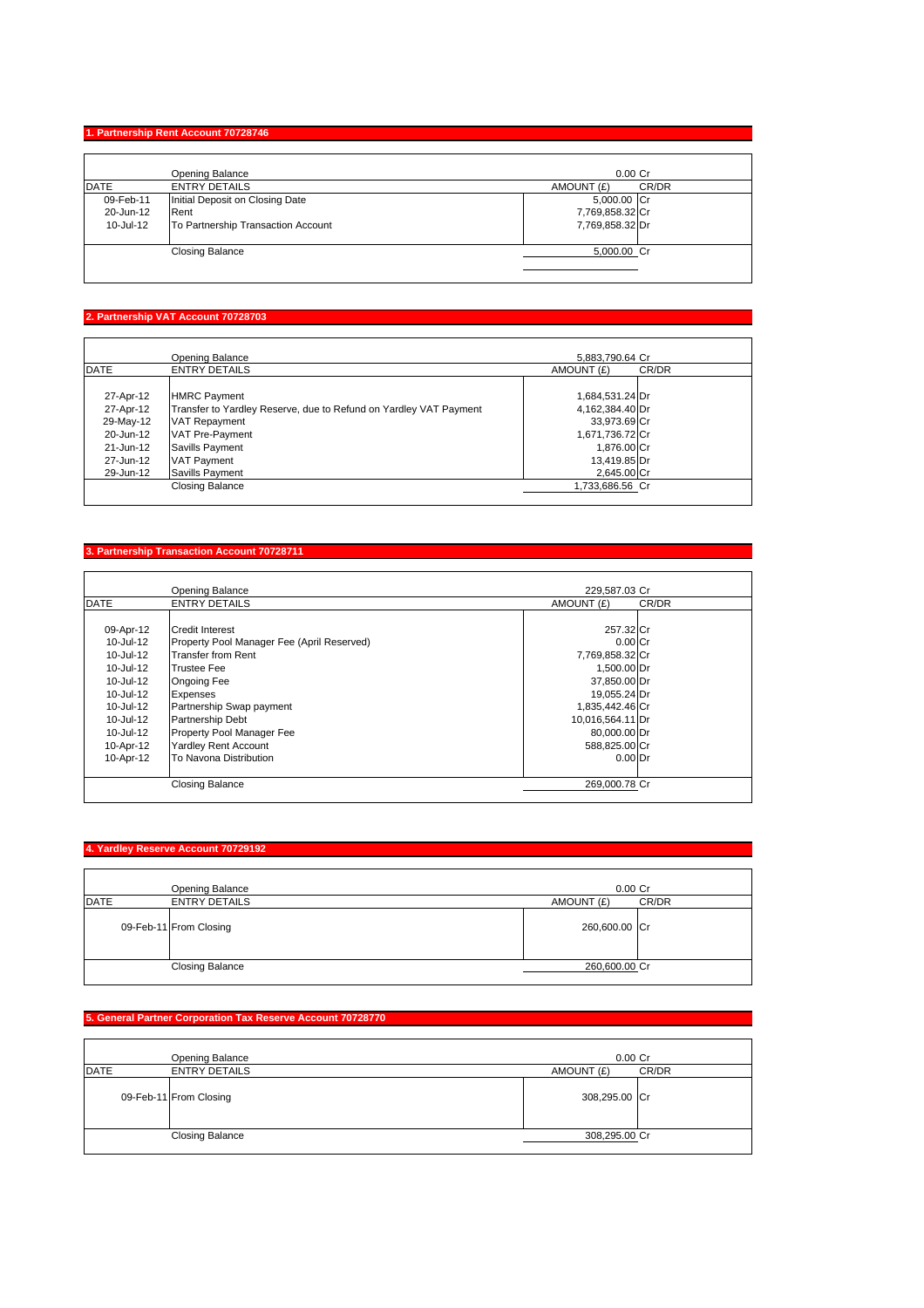#### **6. General Partner VAT Transaction Account 70728762**

|             | Opening Balance        | 0.00 Cr             |
|-------------|------------------------|---------------------|
| <b>DATE</b> | <b>ENTRY DETAILS</b>   | AMOUNT (£)<br>CR/DR |
|             |                        |                     |
|             |                        |                     |
|             |                        |                     |
|             | <b>Closing Balance</b> | 0.00 Cr             |
|             |                        |                     |

**Expense Reserve Ledger - Max GBP 500,000.00**

Date<br>10-Jul-12

269,000.79 Cr

Balance 269,000.79

#### **Partnership Pre-Enforcement Priority of Payment**

|           |                                                                               | <b>Funds Paid Out of</b> | <b>Funds Received into</b> |
|-----------|-------------------------------------------------------------------------------|--------------------------|----------------------------|
| Date      |                                                                               | account(E)               | account(E)                 |
| 10-Jul-12 |                                                                               |                          |                            |
|           | <b>Partnership Available Funds</b>                                            |                          |                            |
|           |                                                                               |                          |                            |
|           | a Rental Income                                                               |                          | 7,769,858.32               |
|           | b Funds from Yardley Accounts                                                 |                          | 588,825.00                 |
|           | c Funds from Issuer under Partnership Swaps                                   |                          | 9,440,248.07               |
|           | d From Partnership VAT Account                                                |                          |                            |
|           | e From Partnership Disposal Proceeds Account                                  |                          |                            |
|           | f From Partnership Insurance Proceeds Account                                 |                          |                            |
|           | g Interest received by the Partnership Accounts and Rent Account              |                          | 257.32                     |
|           | h Eligible Investment Earnings by Partnership                                 |                          |                            |
|           | i Advance under Committed Subordinated Loan Agreement                         |                          |                            |
|           | Advance from Drawdown of Yardley Reserve Loan                                 |                          |                            |
|           | k Net proceeds of a CPO Disposal or a Mortgage Property                       |                          |                            |
|           | I From 3rd anniversay of Closing, funds from Yardley Reserve Loan Ledger      |                          |                            |
|           | m Net proceeds of a disposal of a Mortgage Property                           |                          |                            |
|           | n Any other sums standing to the credit of the Partnership Transaction Ac     |                          | 229,587.03                 |
|           | <b>Partnership Pre-Enforcement Priority of Payments</b>                       |                          |                            |
|           | a Partnership Security Trustee Fees                                           | 1,500.00                 |                            |
|           | b Issuer Security Trustee Fee, Bond Trustee, operating expenses of the Issuer | 32,100.00                |                            |
|           | (Ongoing Partnership Facility Fee)                                            |                          |                            |
|           | c Partnership Operating Expenses excluding GP UK Tax                          |                          |                            |
|           | d Partnership Operator Fee                                                    | 10,055.24                |                            |
|           | d Property Advisor Fee (Annual 30K)                                           |                          |                            |
|           | d Nominees Corporate Services Provider Fee                                    | 3,000.00                 |                            |
|           | d Nominees Holdco Corporate Services Provider Fee                             | 1,500.00                 |                            |
|           | d PL Propco Corporate Services Provider Fees                                  | 4,500.00                 |                            |
|           | d Nominees Side Letter payments                                               |                          |                            |
|           | d Nominees Holdco Side Letter payments                                        |                          |                            |
|           | d Account Bank Fee                                                            |                          |                            |
|           | d Cash Manager Fee                                                            |                          |                            |
|           | d Yardley Cash Manager Fee                                                    |                          |                            |
|           | d Issuer Account Bank, PPA CM, CSP Fee (Ongoing Partnership Facility Fee)     | 5,000.00                 |                            |
|           | d Headlease payment                                                           |                          |                            |
|           | e Partnership Expenses Ledger payment (max £6,250 indexed annually)           | 6,562.50                 |                            |
|           | f Partnership Debt Interest                                                   | 9,883,104.11             |                            |
|           | f Partnership Swap payment                                                    | 7,604,805.61             |                            |
|           | g Partnership Debt Principal                                                  | 133,460.00               |                            |
|           | Issuer Partnership Swap Termination Amount (Ongoing Partnership Facility      |                          |                            |
|           | h Fee)                                                                        | 750.00                   |                            |
|           | Property Pool Manager Fee (reserved)                                          | 80,000.00                |                            |
|           | j Partnership Swap Termination Amount                                         |                          |                            |
|           | k Partnership Expenses Ledger payment                                         | 262,438.29               |                            |
|           | Alteration Adjustment Rent                                                    |                          |                            |
|           | m Substitution Adjustment Rent                                                |                          |                            |
|           | n Credited to Subordinated Loan Reserve Ledger                                |                          |                            |
|           | o Payments to the Subordinated Loan Facility Provider                         |                          |                            |
|           | p Partnership Distribution Account                                            | 0.00                     |                            |
|           | <b>Totals</b>                                                                 | 18,028,775.74            | 18,028,775.74              |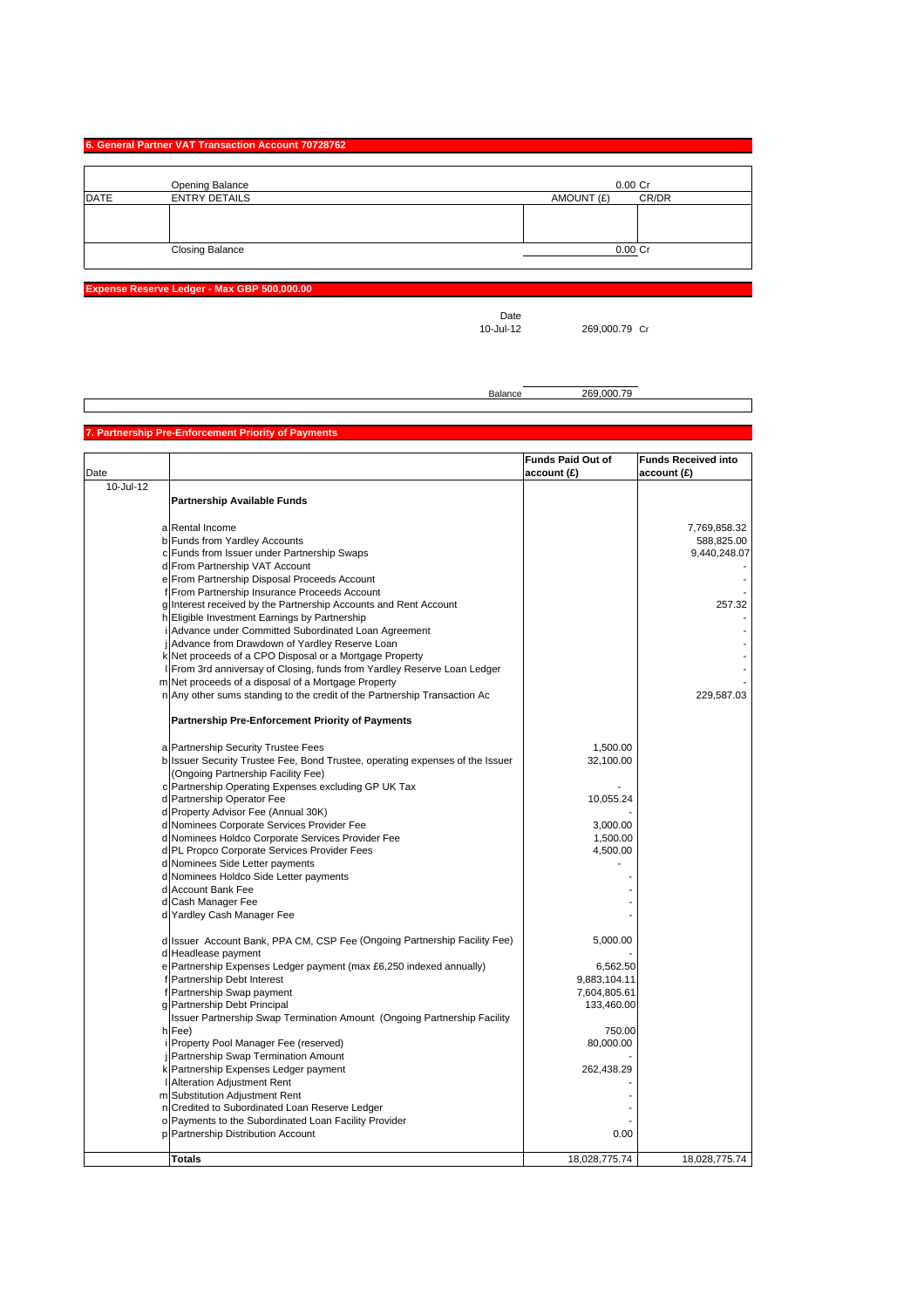### **8. Issuer Transaction Account 70728789**

|             | Opening Balance         | 16,332.25 Cr        |  |
|-------------|-------------------------|---------------------|--|
| <b>DATE</b> | <b>ENTRY DETAILS</b>    | AMOUNT (£)<br>CR/DR |  |
|             |                         |                     |  |
| 09-Jul-12   | <b>Credit interest</b>  | 26.22 Cr            |  |
| 13-Jul-12   | <b>Swaps Receipts</b>   | 17,045,053.69 Cr    |  |
| 13-Jul-12   | Swap Pays               | 17,045,053.68 Dr    |  |
| 13-Jul-12   | <b>Partnership Debt</b> | 10,053,664.11 Cr    |  |
| 13-Jul-12   | <b>Expenses</b>         | 37,100.00 Dr        |  |
| 13-Jul-12   | <b>Notes</b>            | 10,016,564.12 Dr    |  |
| 13-Jul-12   | <b>Issuer Profit</b>    | 750,00 Cr           |  |
|             |                         |                     |  |
|             |                         |                     |  |
|             |                         |                     |  |
|             |                         |                     |  |
|             | <b>Closing Balance</b>  | 17,108.47 Cr        |  |

# **9. Issuer Pre-Enforcement Priority of Payments**

| Date |                                                                                                                | <b>Funds Paid Out of</b><br>account (£) | <b>Funds Received into</b><br>account (£) |
|------|----------------------------------------------------------------------------------------------------------------|-----------------------------------------|-------------------------------------------|
|      | 13-Jul-12                                                                                                      |                                         |                                           |
|      | <b>Issuer Available Funds</b>                                                                                  |                                         |                                           |
|      | a Funds due to Issuer under Partnership Swap Agreement                                                         |                                         | 7,604,805.62                              |
|      | b Amounts due to Issuer in respect of Partnership Loan                                                         |                                         | 10,054,414.11                             |
|      | c Any amount due to Issuer under Issuer Swap Agreement<br>d Interest Received by Issuer on Transaction Account |                                         | 9,440,248.07<br>26.22                     |
|      | e Eigible Investment Earnings                                                                                  |                                         | 0.00                                      |
|      | <b>Issuer Pre-Enforcement Priority of Payments</b>                                                             |                                         |                                           |
|      | a Bond Trustee Fee                                                                                             | 1,200.00                                |                                           |
|      | a Issuer Security Trustee Fee                                                                                  | 1,500.00                                |                                           |
|      | b Issuer Operating Expenses                                                                                    | 29,400.00                               |                                           |
|      | c Issuer/Issuer Holdco Corporate Services Provider Fee                                                         | 0.00                                    |                                           |
|      | c Paying Agent Fee                                                                                             | 500.00                                  |                                           |
|      | cl Account Bank Fee                                                                                            | 750.00                                  |                                           |
|      | c Cash Manager Fee                                                                                             | 3.750.00                                |                                           |
|      | d Bond Interest                                                                                                | 9,883,104.12                            |                                           |
|      | d Bond Principal                                                                                               | 133,460.00                              |                                           |
|      | d Issuer Swap Provider<br>d Partnership Swap payment                                                           | 7,604,805.61<br>9,440,248.07            |                                           |
|      | ellssuer Profit                                                                                                | 750.00                                  |                                           |
|      | Swap Subordinated Amounts                                                                                      |                                         |                                           |
|      | g Issuer Partnership Swap Termination Amount                                                                   |                                         |                                           |
|      | h Issuer Transaction Account                                                                                   | 26.22                                   |                                           |
|      | <b>Totals</b>                                                                                                  | 27,099,494.02                           | 27,099,494.02                             |

# **10. Yardley Rent Account 70729168**

|             | Opening Balance                    | 29,547.54 Cr  |       |
|-------------|------------------------------------|---------------|-------|
| <b>DATE</b> | <b>ENTRY DETAILS</b>               | AMOUNT (£)    | CR/DR |
|             |                                    |               |       |
| 21-Jun-12   | <b>Yardley Rent</b>                | 588,825.00 Cr |       |
| 22-Jun-12   | Savills Payment                    | 9,380.00 Cr   |       |
| 29-Jun-12   | Savills Payment                    | 13,225.00 Cr  |       |
| 09-Jul-12   | <b>Credit Interest</b>             | 10.27 Cr      |       |
| 10-Jul-12   | To Partnership Transaction Account | 588,825.00 Dr |       |
|             | Closing Balance                    | 52,162.81 Cr  |       |